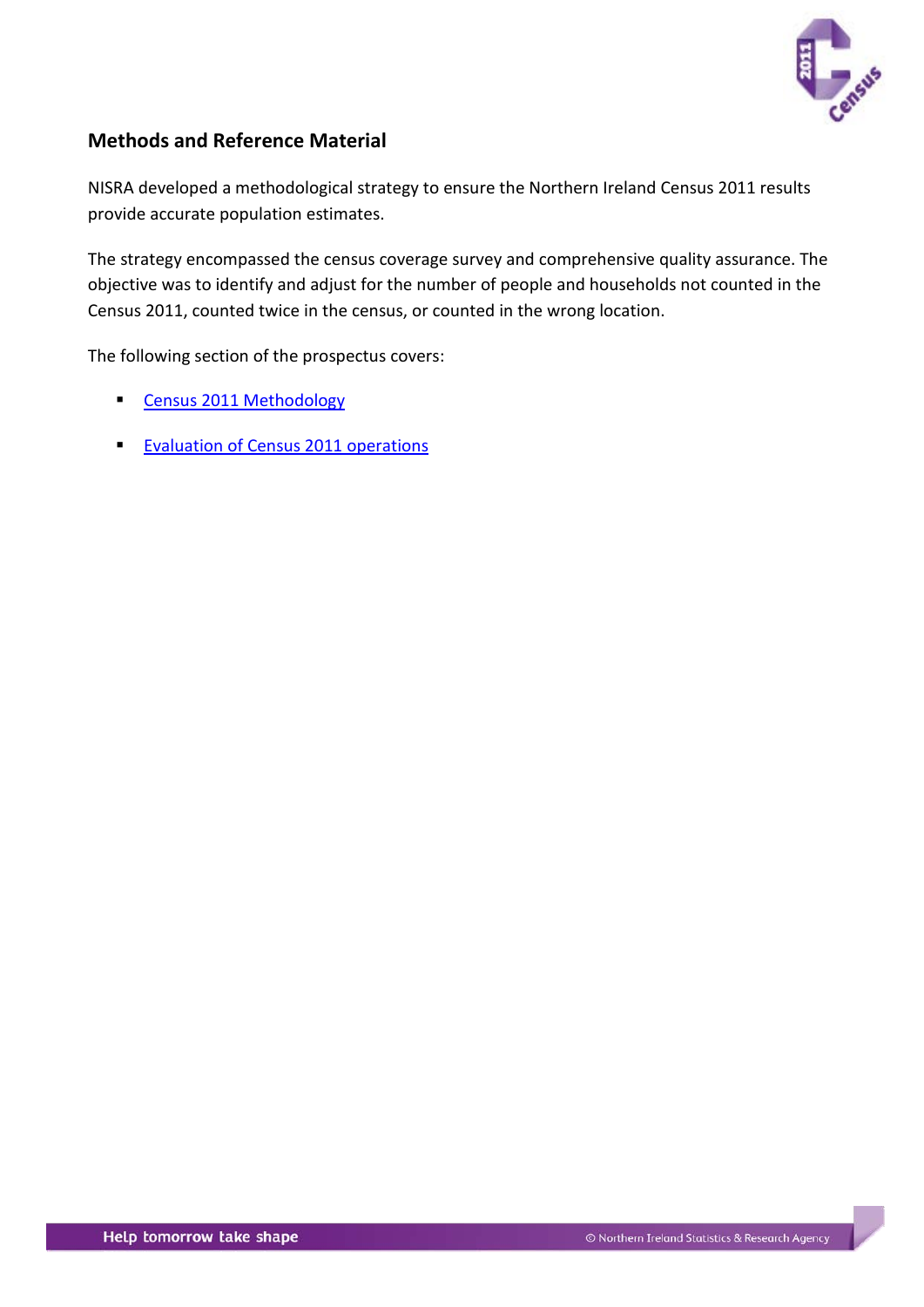

## <span id="page-1-0"></span>**Census 2011 Methodology**

The following is an extract from the "2011 Census Security: Report of the Independent Review Team" which was published in January 2011 and outlines the planned census operations.

### **The Censuses**

The United Kingdom censuses are ten yearly compulsory counts of population and housing. The information obtained in a census is used by government, local authorities, health providers, commercial businesses and other users to develop their policies and plan services effectively. As billions of pounds of public money is distributed using census figures it is vital that we reach and engage with every individual. If, for example, people are missed, there may not be enough funds allocated for health care or education in a particular area.

A full census has taken place in Great Britain every ten years since 1801, with the exception of 1941. In 2011 Census Day in the UK is 27 March 2011.

The Office for National Statistics (ONS) is responsible for carrying out the 2011 Census in England and Wales. A census for Scotland is being planned and managed by the National Records of Scotland (NRS) and for Northern Ireland by the Northern Ireland Statistics and Research Agency (NISRA).

The ONS is overseen by the UK Statistics Authority and produces independent information to improve the understanding of the UK's economy and society. Reliable and impartial statistics are vital for planning proper allocation of resources, policy making and decision making to ensure a fair society. The UK Statistics Authority was established on 1 April 2008 by the Statistics and Registration Service Act 2007 as non-ministerial department, directly accountable to parliament.

The NRS is part of the devolved Scottish Administration. It is headed by the Registrar General for Scotland, who reports to Scottish Ministers.

The NISRA is an Executive Agency within the Department of Finance and Personnel (Northern Ireland). NISRA's Chief Executive is also the Registrar General for Northern Ireland.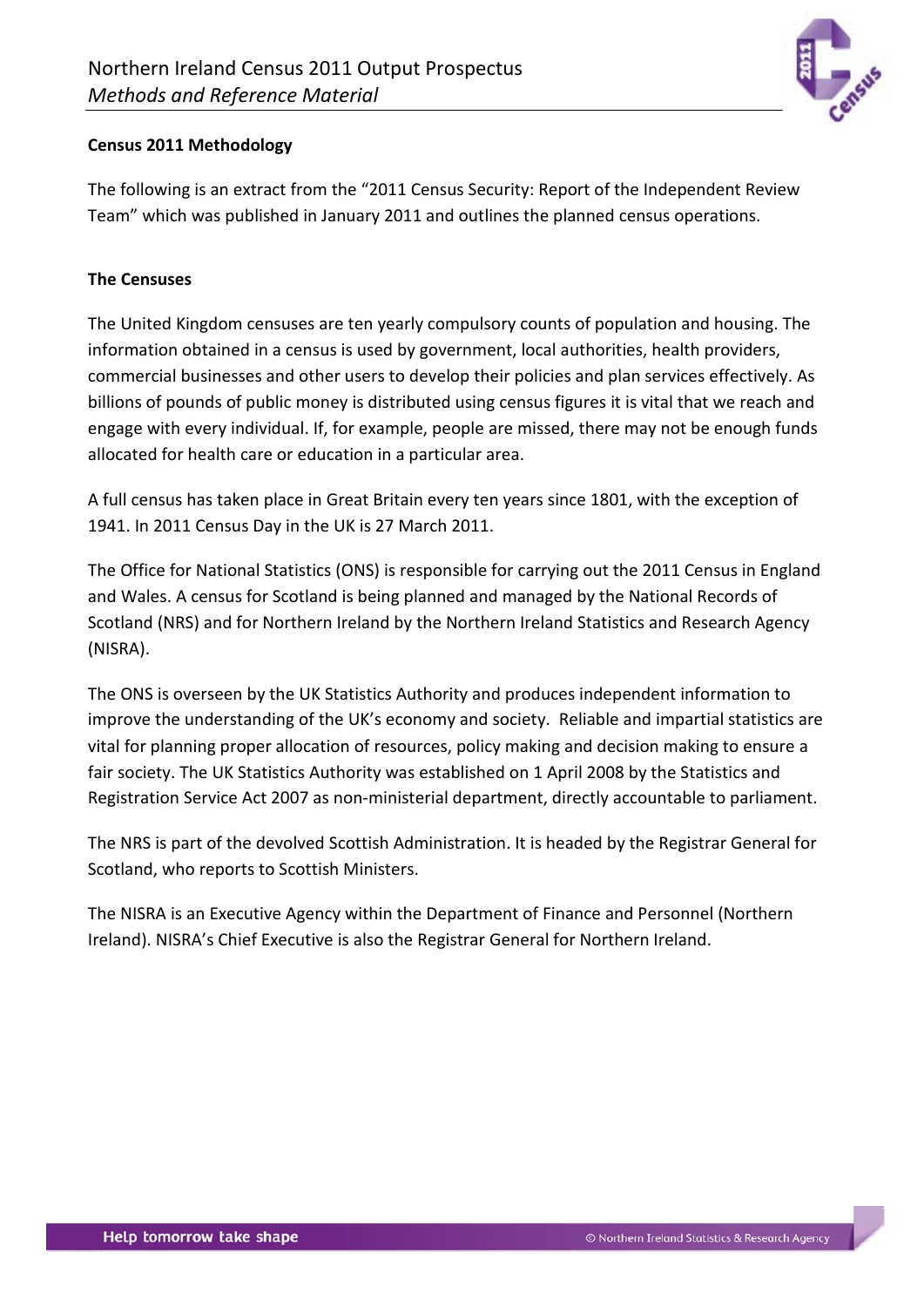

#### **Uses of the Census Data**

Governments, local authorities, the health sector, businesses and market researchers, academic researchers and the education sector, community groups, genealogists and the public at large rely heavily on census results for a countless range of purposes. The six main uses of census data are:

- Resource allocation for resource allocation it is crucial that population counts (both total counts and key characteristics) are accurate, consistent and comparable between areas.
- Targeting investment for many government funding uses, data must be consistent nationally to allow investment to be made in the areas where it is most needed.
- Planning basic population counts by key characteristics such as age, sex, ethnic group, household type and size are important for planning. If the different characteristics of an area's population can be identified, plans can then be made for the sort of services necessary. Information on small areas and small groups of the population is crucial in local planning.
- Policy making and monitoring there is a clear drive across government for policy initiatives to be evidence based. Since many initiatives are implemented and assessed at a local level, census data on population size, age, sex, migration etc. are of key importance.
- Academic and market research the ability to produce statistics for small areas is vital for many research uses. Basic population counts and counts by characteristic are also required.
- Statistical benchmarking more generally, census data are employed to improve the quality of many other statistics, which may also be used for the above.

#### **The 2011 Censuses: How Do the Censuses Work?**

#### **The Address Register**

The address register underpins the entire census operation in England and Wales. Addresses are printed on each household questionnaire for postal delivery. Questionnaires are hand delivered to communal establishments (e.g. hospitals and care homes, or caravan parks). These addresses also provide the spine of the questionnaire tracking system, which is used to target non-response follow-up activity.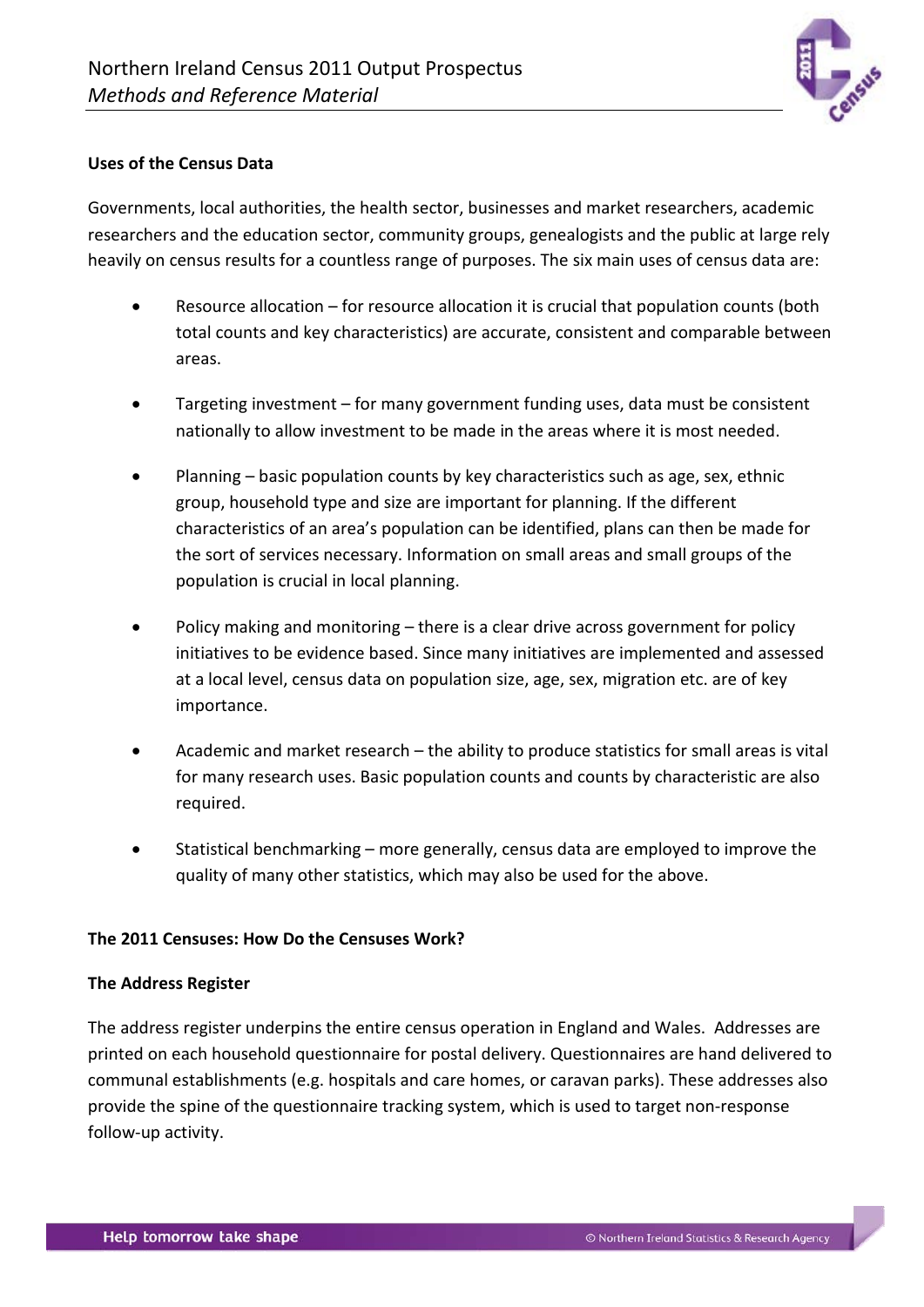

There is no single authoritative source of national address information in England and Wales that fulfils the requirements of the census. Therefore the census has developed an address register that brings together unique addresses from other data sources that have either national coverage (e.g. Royal Mail Postal Address File (PAF) or National Land and Property Gazetteer) or that cover a particular type of establishment. This information has been supplemented by a separate address check of approximately 15% of the postcodes in England & Wales, where there was least certainty in the address register.

In Northern Ireland, a single address database (POINTER) for use throughout government has been developed through the integration of a number of administrative sources such as those relating to valuation, domestic rates and Ordnance Survey Northern Ireland. NISRA has worked with other parts of government and Royal Mail to produce a Census Address Register, based on POINTER, that meets Census requirements. The linkage to POINTER provides a grid-reference for all properties which will support both enumeration processes and, ultimately, the creation of outputs. In the period immediately prior to Census Day, when Census forms are being delivered, enumerators will perform an address check based on the Census Address Register.

NRS also require accurate address and postcode based products for the Census operation in Scotland. A definitive high quality national address register is not yet available for Scotland but NRS has carried out research on the quality of address information and has identified suitable products. Residential addresses, non-residential addresses and communal establishments have been identified using the PAF. This has been supplemented with appropriate material from other sources such as Local Authority planning offices and the Assessors Portal.

NRS has created postcode look-up files and address files from the address register to manage the census field operation, to personalise questionnaires and Enumerator Record Books (ERBs), to support warehouse and processing operations and support creation of outputs.

### **Questionnaire Delivery**

All households in England and Wales will receive a census questionnaire pack through the post. Questionnaire packs contain a census questionnaire together with an information leaflet and a pre-paid envelope for return by post direct to the census Data Capture Centre. Communal establishments (i.e. managed accommodation, such as care homes, army bases, hostels, etc.), and special groups (such as rough sleepers and travellers), will be hand delivered a questionnaire pack. Questionnaire packs for communal establishments are similar to household packs. In Wales, questionnaire packs contain both an English language and Welsh language questionnaire.

The delivery of questionnaires in Northern Ireland will follow the England and Wales model, with postal delivery to households and enumerator delivery to communal establishments. The single exception to this is households in rural Fermanagh where addressing issues have led NISRA to use enumerator delivery.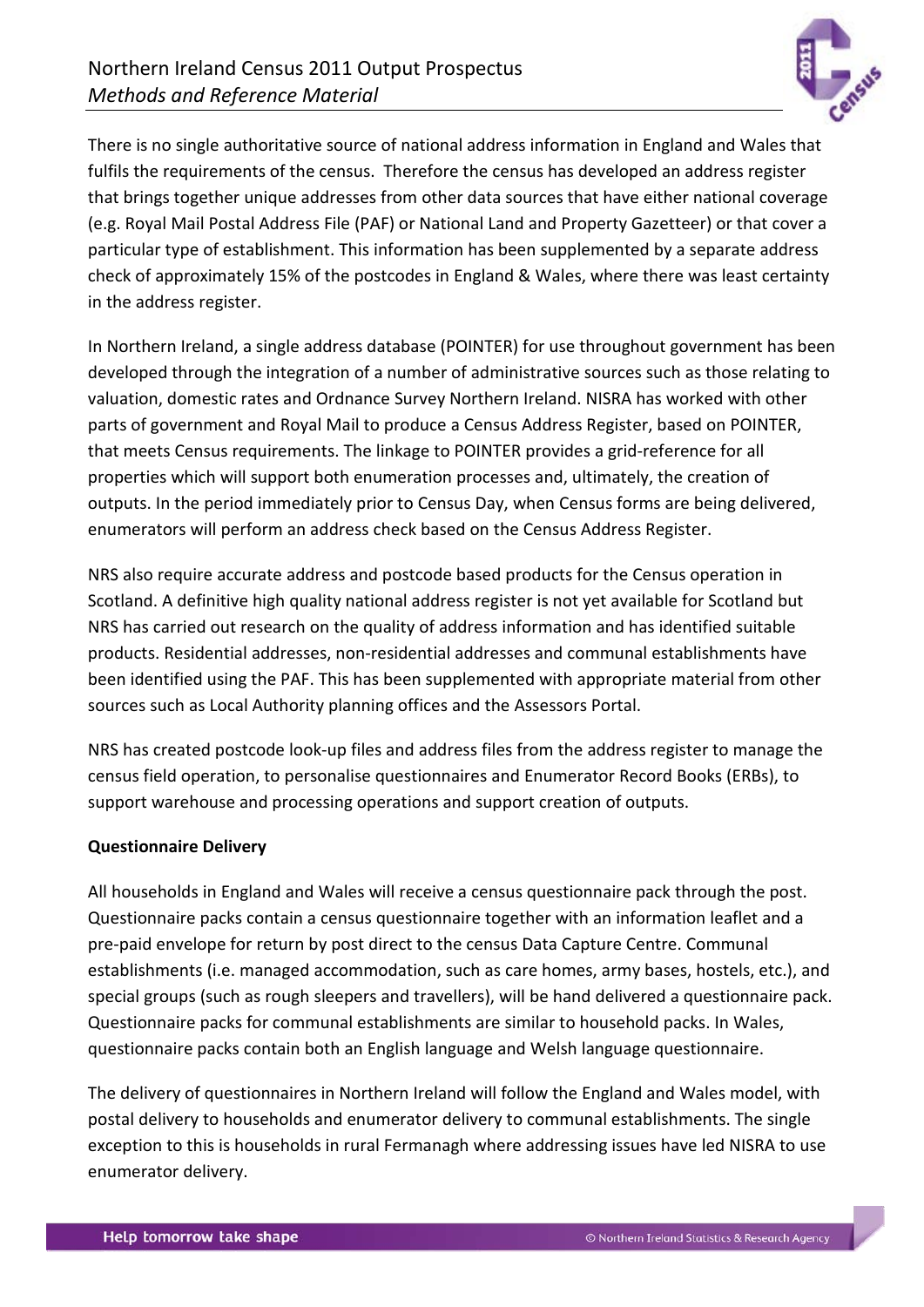

In Scotland 94% of census questionnaire packs will be hand-delivered by enumerators. The remaining 6% will be delivered by Royal Mail in mainly rural areas. New addresses found during the field operation will be added to the ERB and a questionnaire pack will be delivered to the address. Information obtained for new addresses and any address changes will be captured and used for subsequent statistical analysis and output creation.

### **Return and Collection of Questionnaires**

In England and Wales householders can complete their questionnaires and return them by post or are able to complete an on-line questionnaire. Each household questionnaire is pre-addressed, and contains a unique internet access code (IAC, required to access the online census) and barcode linked to the address. For household questionnaires that are returned by post, the identifying bar-code (which is visible through the return window) will be scanned by Royal Mail for 'receipting' purposes and this information uploaded onto the questionnaire tracking systems. Submission of the completed online census also updates the QT. Knowing that a return has been received from a household either on paper or online means that it does not need to be followed up.

In communal establishments, each individual is given a questionnaire pack which contains the census questionnaire, an information leaflet, and a privacy envelope. Questionnaires are collected by the special enumerator and transferred to the census data capture centre at a later time (either through the post or by secure courier). Individuals within communal establishments also have the option of completing their questionnaire on-line in the same way as households.

The procedures in Northern Ireland for return and collection of questionnaires are exactly the same as in England and Wales.

Householders in Scotland can complete their questionnaires and return them by post to a local census field office or they can complete their questionnaire on-line. If a household is listed on the address register their questionnaire will have a pre-printed address and a unique internet access code (IAC) and the householder can use this IAC to access the on-line census. Enumeration of communal establishments is carried out by census team leaders. All questionnaires are completed on paper, collected by the census team leader, and included with the other completed paper questionnaires for their respective area.

It is likely that some households will require additional materials. Households with more than six people in England and Wales and Northern Ireland (or five people in Scotland) will require a continuation questionnaire; households may want to be sent assistance material, or may have lost or damaged their census questionnaire and need a replacement. Such materials can be ordered online or via requests to the census helpline – they will then be sent out by post (or handdelivered in Scotland). Census field staff can also provide additional material on the doorstep.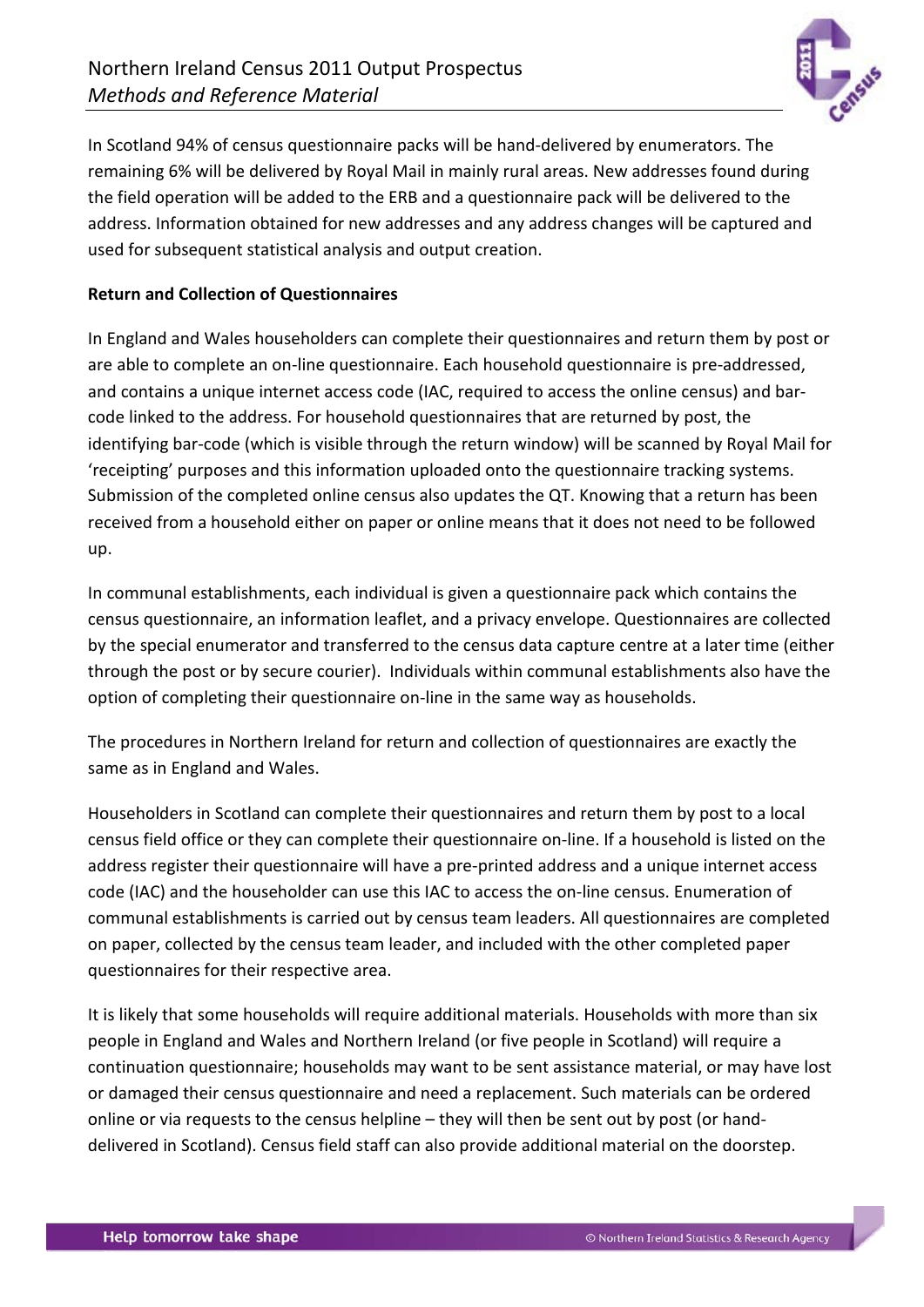

## **The Questionnaire Tracking System**

In England and Wales the Questionnaire Tracking (QT) system enables the tracking of every questionnaire from delivery until return to the data capture centre. The QT tracks each questionnaire by means of the unique ID number and barcode printed on each questionnaire, or by means of the IAC for returns submitted online. By scanning this unique barcode printed on each questionnaire the QT can be updated with any additional or replacement questionnaires delivered to households.

The QT will provide real time information on response rates, enabling census managers to direct field staff to areas where response is lowest. It also enables the ONS to know the response status of each address, both during and after the census.

The questionnaire tracking system in Northern Ireland is the same as that in England and Wales.

In Scotland, questionnaire tracking is carried out during enumeration and at the data capture centre. During enumeration tracking of questionnaires is the responsibility of field staff. Regular management reports are submitted by staff and collated by managers for their area. Summary reports are also provided to census HQ along with reports from Royal Mail. At the data capture centre questionnaires are tracked by unique questionnaire ID and daily progress information is supplied to NRS on internet questionnaires completed and paper questionnaires scanned.

### **Follow-up**

In England and Wales census field staff will be employed to visit households that haven't returned a questionnaire and encourage and assist householders to respond. Each collector will be provided with a follow-up list, listing all non-responding households from the QT that require a visit. Census coordinators (team leaders) will be monitoring response across their area and will be deploying the collectors to the areas with the lowest response to ensure that the variation in response is reduced. The follow-up period lasts until 6 May.

The Northern Ireland follow-up process is very similar to that in England and Wales, except that each enumerator will be allocated to a fixed area. The enumerator will already have conducted the address check within that area, and will then carry out all follow-up within the same area.

In Scotland non-responding households and households that fail to provide an acceptable level of response will be identified by enumerators via their ERB. The enumerator will make attempts to contact the householder to obtain the missing information, and if appropriate contact is made, will try to get the householder to complete the questionnaire immediately, or arrange a suitable time for collection or provide a return envelope for the questionnaire to be posted back. The follow-up period lasts until 25 April. After the end of follow-up, enumerators will carry out a final tally of questionnaires received and reconcile it with the ERB. Questionnaires are sorted, boxed and passed to the local census team leader with the ERB and a reconciliation summary for further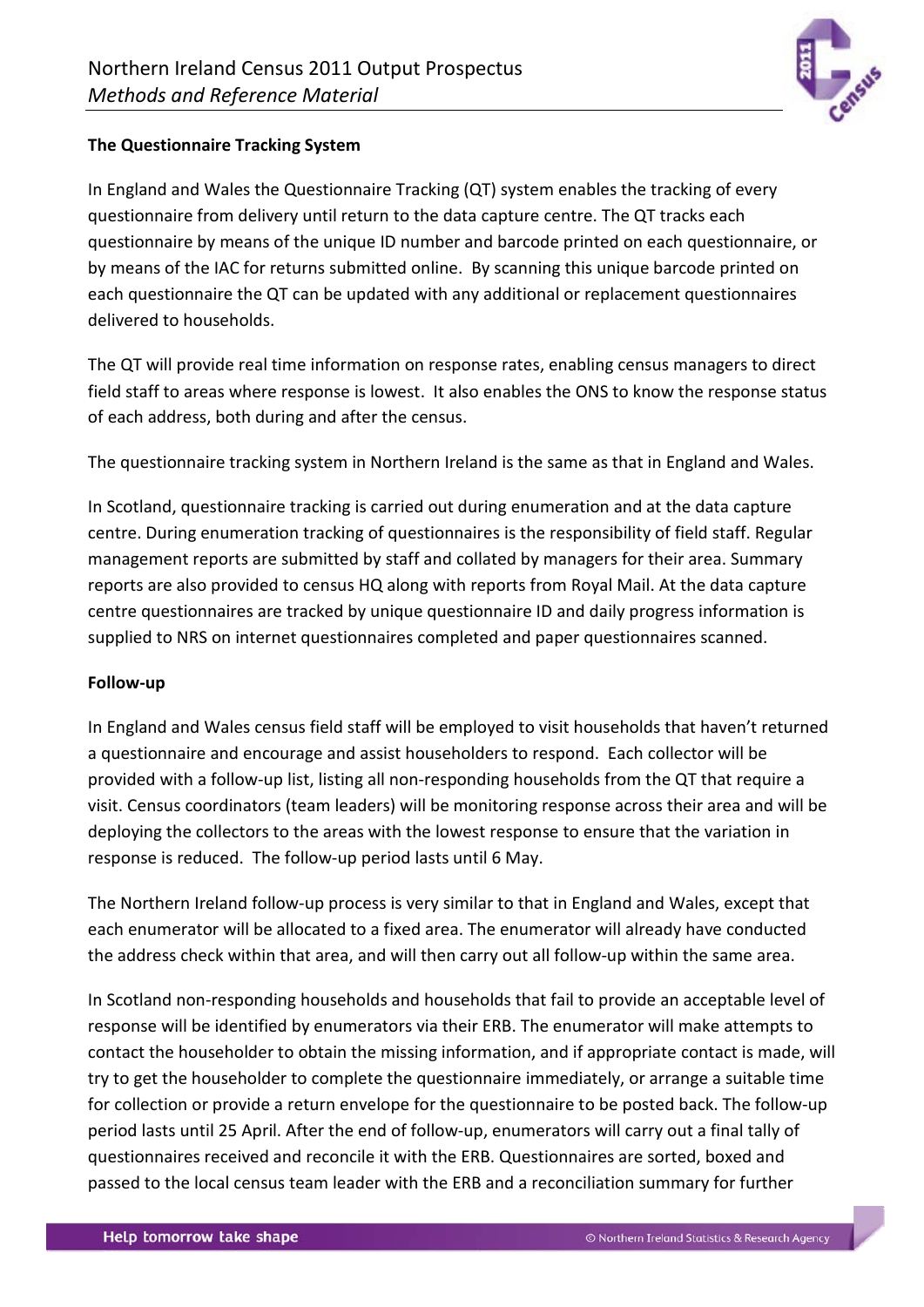

checking by both the census team leader and the local census district manager. When these final checks have been completed, the boxed questionnaires and ERBs will be uplifted by the logistics contractor and delivered to the paper data capture centre.

## **Refusals**

It is mandatory for members of the public to complete census questionnaires. Census field staff will encourage responses, and will provide assistance, but persistent refusals will be reported to the census coordinator for non-compliance procedures to be initiated. This may ultimately result in prosecution.

### **Assistance Completing the Questionnaire**

Although the questionnaire has been designed and tested to be easy to complete, some households will need assistance completing their questionnaire due to language challenges, difficulty reading English, or a disability, for instance. A wide range of assistance is available, including: online help; online audio and British Sign Language clips; the online census is readable by commonly used screen readers used by the visually impaired; translation booklets of the questions in the most commonly used languages; etc. The census helpline can also provide help. Additional materials requested online or via the census helpline will be posted out to the household. Census collectors can provide help and additional materials, on the doorstep.

### **Census Coverage Survey**

To ensure that the census produces the most accurate snapshot of the population, a Census Coverage Survey (CCS) is conducted immediately following the census follow-up period. The CCS is a short doorstep interview carried out in a one per cent sample of postcodes in England and Wales and a 1.5% percept sample in Northern Ireland and Scotland; the survey starts on 9 May in England and Wales and Northern Ireland and 7 May in Scotland. The CCS is used to estimate the number of people and households that didn't respond to the census; these households and people are then imputed into the final published results.

### **Data Capture and Coding**

In England and Wales all paper census and CCS questionnaires are returned direct to the census data capture site in Manchester. Here the paper questionnaires are scanned and the data captured automatically using Optical Character Recognition (OCR) and Optical Mark Recognition (OMR) software. Any snippets of text that cannot be automatically captured will be keyed from an image of just the relevant word or phrase. The write-in responses (e.g. country of birth; occupation, etc.) are also coded (i.e. given a standard classification number) – the majority will be coded automatically, with the remainder manually coded. The census data centre (which stores both the information captured from paper, and the online census returns) is based at the same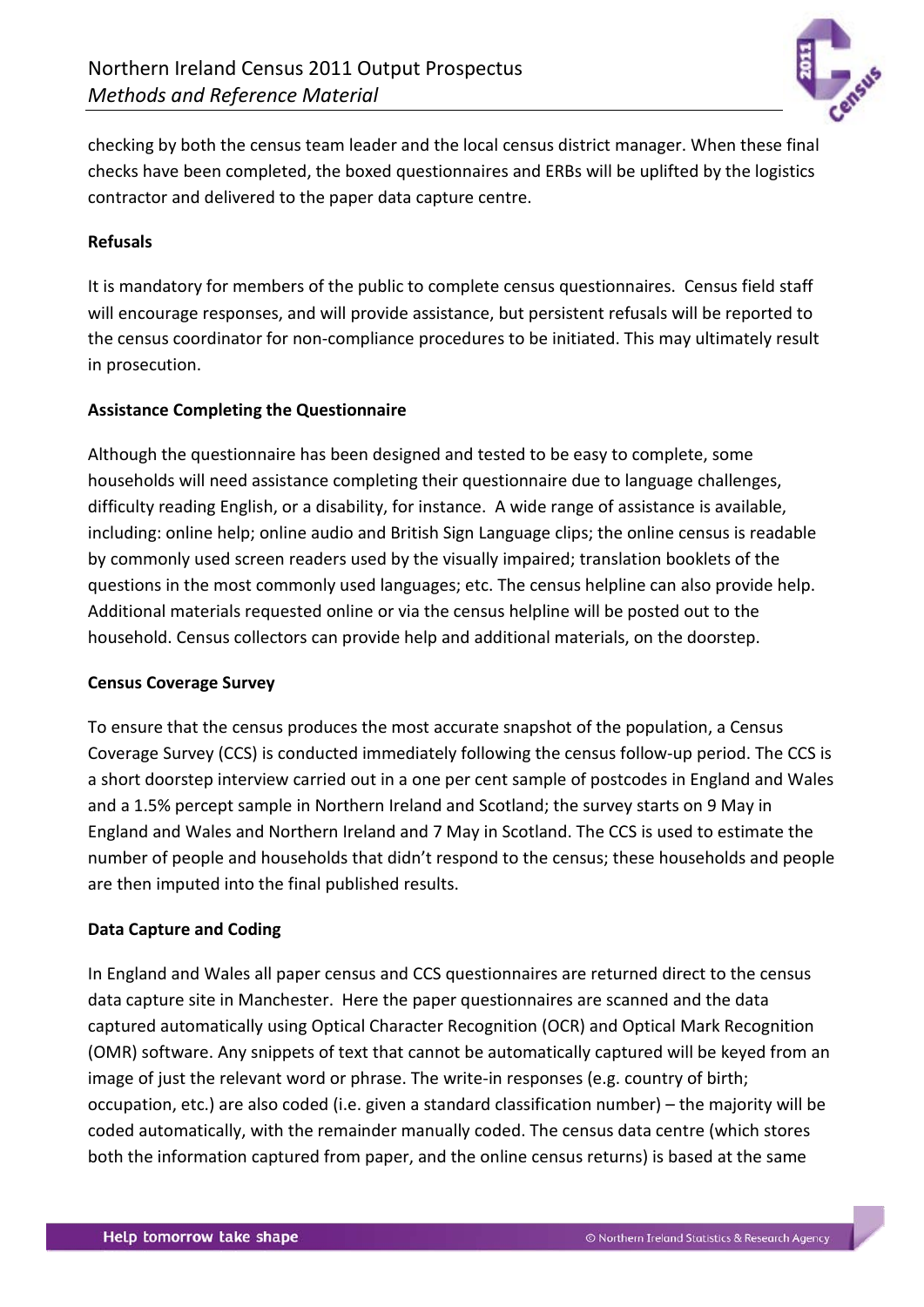

site in Manchester. At the end of data capture, and only after ONS has given authority, the paper questionnaires are securely shredded and environmentally recycled.

Paper census forms and CCS questionnaires for Northern Ireland will be processed along with those for England and Wales at the same site in Manchester.

In Scotland all data capture and coding activities are carried out in geographical order at our data capture centre. Paper questionnaires are delivered in boxes by the logistics contractor from local field offices to the data capture centre. Boxes are receipted and reconciled with information from the field operation. Questionnaire images and data are captured using scanning and recognition technology and paper questionnaires receipted are reconciled with information from the field operation. Data that is not captured automatically is keyed by operators. Data from online questionnaires is amalgamated with captured data from paper questionnaires. Most textual responses are converted into coded values via classifications using automatic and computer assisted manual methods. Captured and coded data is validated using pre-defined rules. Finally, data outputs are generated in geographical order and delivered to NRS.

#### **Downstream Processing**

Once the census data is captured and coded the database is securely passed to the England and Wales census HQ in Hampshire, where the data undergoes further validation routines (e.g. to identify and correct incorrect responses – such as 3 year old dentists). The clean and corrected data then undergoes further quality assurance checks, for example checks against aggregate administrative data (e.g. are the number of children from the census in an area consistent with the number of children receiving child benefit in that area). The final stage of processing before publication is Statistical Data Control (SDC) – see below.

Data for Northern Ireland will also be delivered to the ONS site in Hampshire for downstream processing. While the data will held and processed at ONS, NISRA staff will analyse the Northern Ireland data.

Captured and coded data for Scotland is delivered to NRS in Edinburgh where cleaning, correction, quality assurance and SDC takes place.

### **Producing Outputs**

The anonymised and Statistical Data Controlled census information is then passed to the census outputs statisticians, who aggregate the data into agreed table formats, and prepare the data for publication (primarily online, but also on other medium). The first census outputs are planned for release in July 2012, consisting of population estimates, as at census day, by age and sex for each local authority. More detailed statistics for the rest of the information on the questionnaire, and for smaller geographies, will be released during 2013.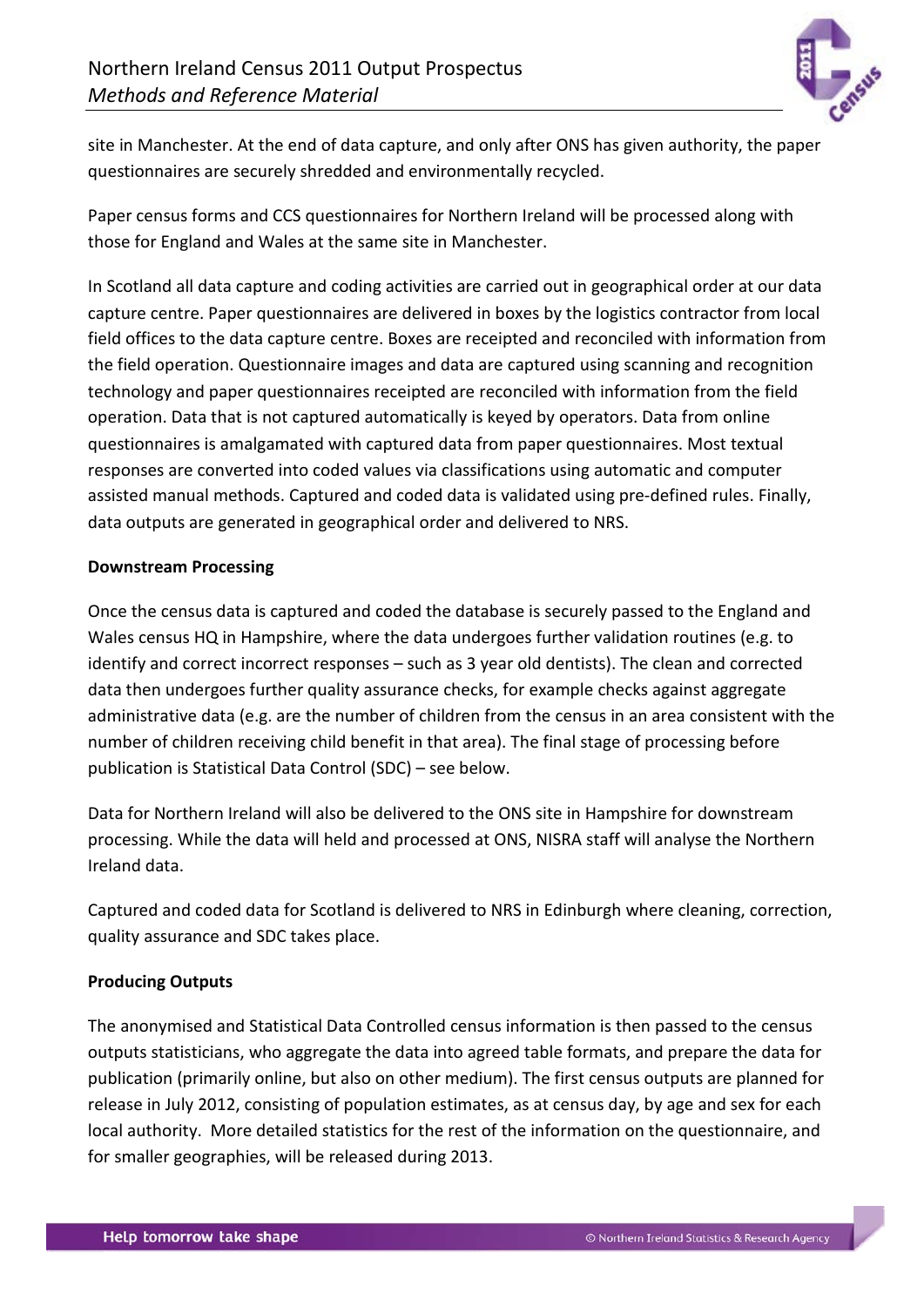

The smallest areas for which results will be published are 'Output Areas' – which typically consist in England and Wales and Northern Ireland of 125 households and about 250 people (50 households and about 120 people in Scotland). No identifiable individual information is published. No census personal information is made available to marketing companies, local authorities or government departments.

### **Protecting the Confidentiality of Individual Information in Published Results**

Publishing data in any format does carry a risk, to some degree, that an individual, household, or organisation may be identified in the published statistics and confidential information released, and the risk increases as the level of detail in the published statistics increases. The UK Census Offices therefore will take a number of approaches to make useful data available, whilst protecting against such risks. Statistical disclosure control is an attempt to balance the utility (or statistical value) of published statistics against the potential for disclosure of confidential information. In order to achieve this balance the Census Offices will adopt a range of techniques which modify or summarise the 2011 census data. As in previous censuses, precautions will be taken so that published tabulations of census data are in line with the Census Acts, the Statistics and Registration Service Act 2007 and the Code of Practice for Official Statistics.

Extensive research has been undertaken by the Census Offices to determine the most effective ways of protecting published census statistics, drawing on academic and international expertise. This research has resulted in the following suite of methods to protect aggregated 2011 Census outputs:

- Restricting the number of output categories into which a variable may be classified, such as aggregated age groups;
- Where the number of people or households in a geographic area falls below a minimum threshold, the statistical output - except for basic headcounts - will be amalgamated with that for a sufficiently large enough neighbouring area;
- modifying some of the data before the statistics are released through 'record swapping', where records with similar characteristics are swapped with a record from another geographic area.

For some more detailed tables, where the impact of disclosure control on the usefulness of the data is too great, special access arrangements will be put in place for approved researchers, as defined in the Statistics and Registration Service Act.

## **Anonymised Micro-data Samples, and Safe Settings**

Microdata are samples of individual and household records drawn from the census data, which have been anonymised to protect confidentiality. The microdata samples have been used by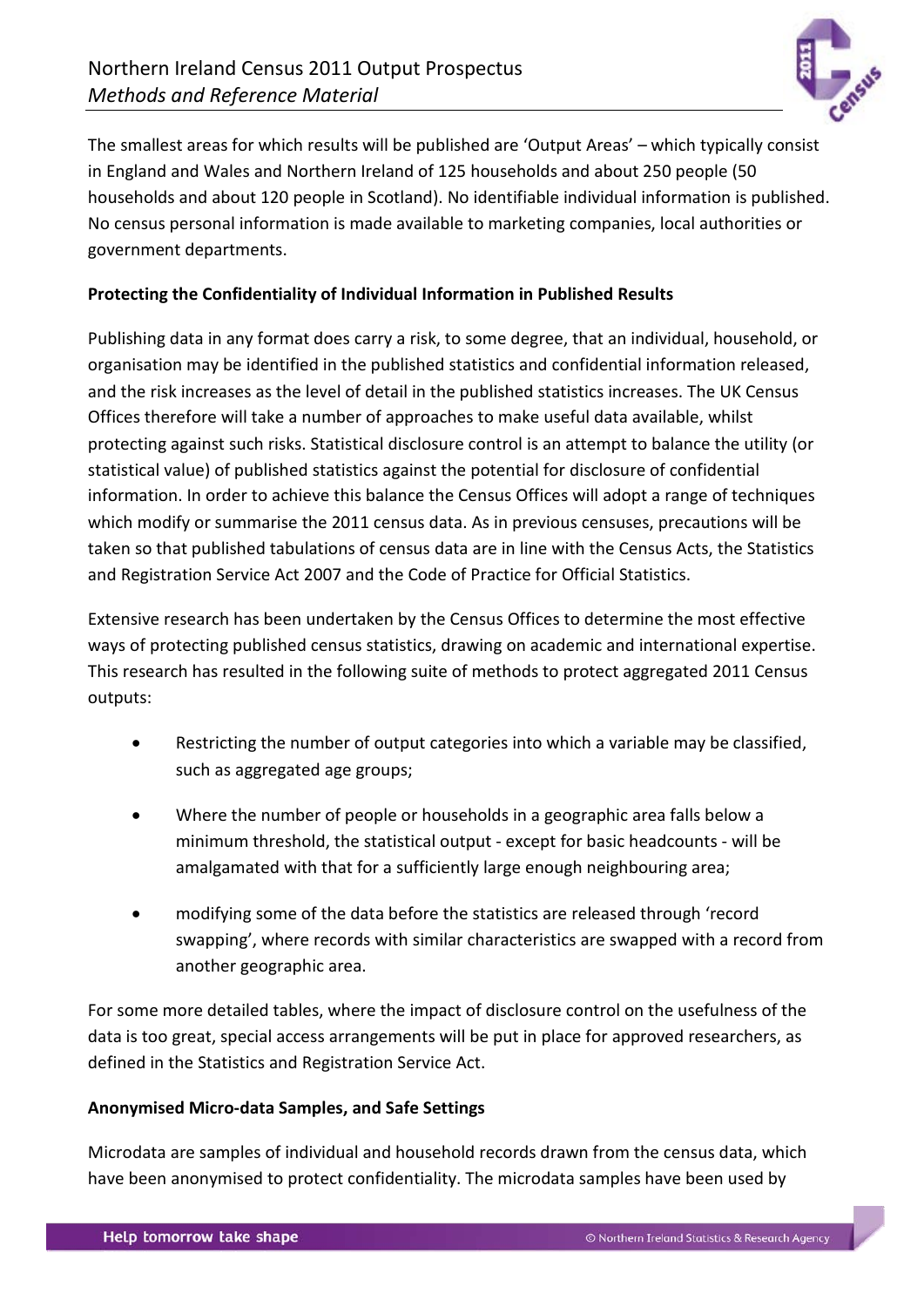

academics and researchers to develop more sophisticated analyses of population data than are available from the standard published census tables, for example in studies of the health and labour market status of specific groups within the population such as carers, the disabled and ethnic and religious minorities.

The availability of such samples was a major, and successful, innovation of the 1991 Census, and these were extended in 2001. Following the 2001 Census five samples of microdata were produced, each involving 5% or less of census records. Access to this data was controlled securely, with access to the samples containing a more detailed level of information being provided only under supervision in the safe setting of Census office premises.

Proposals for microdata samples for 2011 are at an early stage but will be developed in light of the disclosure control methodology applied to the underlying data, access arrangements and licensing issues.

### **Further information**

For further information on the planning of the Northern Ireland Census 2011 please see the [Proposals document](http://www.nisra.gov.uk/archive/census/2011/proposals.pdf) published in March 2010.

Further information on the statistical methodology being used on the Census 2011 can be found [here.](http://www.nisra.gov.uk/census/2011/methodology.html)

[Back to the top](#page-0-0)